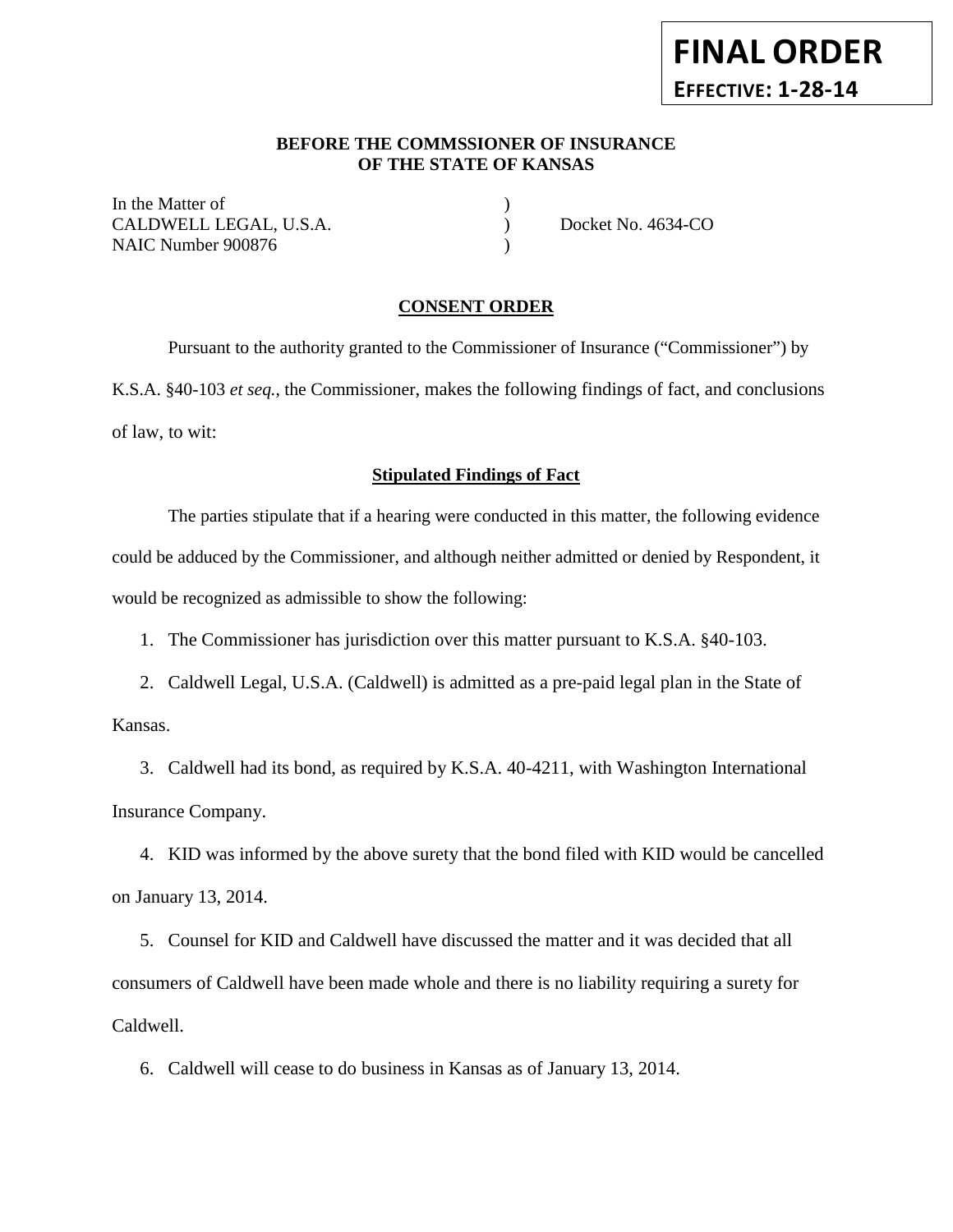## **Conclusions of Law**

K.S.A. 40-2411 requires a pre-paid legal service plan to be secured by a deposit of securities with the commissioner to guarantee performance. The bond of Caldwell will cease on January 13, 2014 and Caldwell will not be authorized to be a pre-paid legal service in Kansas.

## **IT IS THEREFORE ORDERED BY THE COMMISSIONER OF INSURANCE:**

1. The Commissioner approves the cancellation of the bond by Washington International Insurance Company to guarantee performance of Caldwell Legal.

- 2. Caldwell Legal will cease to be incompliance with Kansas law on January 13, 2014.
- 3. Caldwell Legal will be required to reapply for licensure and the ability to do business in the State of Kansas and will have to comply with all of the statutes pertaining to prepaid legal plans prior to accepting new clients in Kansas.

4. The Commissioner retains jurisdiction over this matter to issue any and all further Orders deemed appropriate or to take such further action as necessary to dispose of this matter.

**IT IS SO ORDERED THIS \_\_28th\_\_ DAY OF JANUARY, 2014, IN THE CITY OF TOPEKA, COUNTY OF SHAWNEE, STATE OF KANSAS.** 



 $\angle$ s/ Sandy Praeger $\angle$ Sandy Praeger Commissioner of Insurance

BY:

 $/s/$  John R. Wine John R. Wine General Counsel